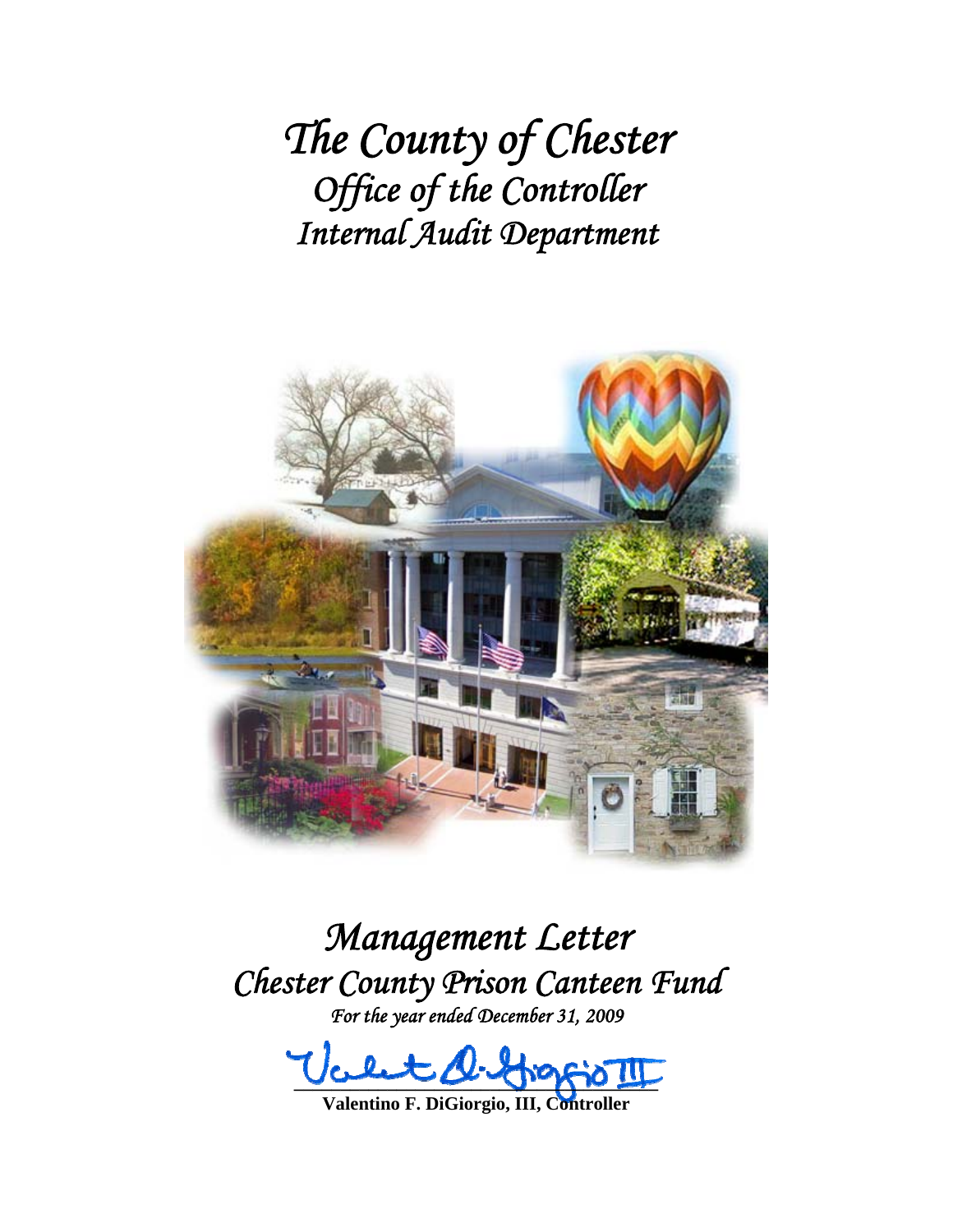## **To: Warden D. Edward McFadden**

#### *Introduction*

On April 6, 2010, Internal Audit completed an audit of the *Chester County Prison Canteen Fund (Canteen)*. Carissa M. Petrelia was the auditor-in-charge. Internal Audit is required by the Pennsylvania Department of Corrections to review the *Canteen Fund* annually to ensure compliance with laws and regulations of the Commonwealth and to assess the overall internal control structure. The scope of our audit included a review of the following:

- Cash and Petty Cash
- Cash Disbursements
- Voided Disbursements
- Compliance (KCN Contract).

We conducted our audit in accordance with generally accepted auditing standards and standards applicable to financial audits contained in *Government Auditing Standards* published by the Comptroller of the United States. We have also issued our Independent Auditor's Report on compliance and Internal Control over Financial Reporting concurrent with this management letter. Disclosures and other information in this report (also dated April 6, 2010) should be considered in conjunction with this management letter.

## *Executive Summary*

The management and staff of the *Canteen* are, in all material respects, in compliance with laws and regulations set forth by the Pennsylvania Department of Corrections. Internal Audit noted no significant deficiencies or material weaknesses in the overall internal control structure. Minor findings involving internal controls are included within this Management Letter.

We would like to thank the staff of the Chester County Prison for their cooperation and assistance during the course of this audit. We have provided herein a copy of our "Audit Findings" and "Recommendations" for your review and comment.

Please feel free to contact our office at (610) 344-6064 should you have any questions or concerns.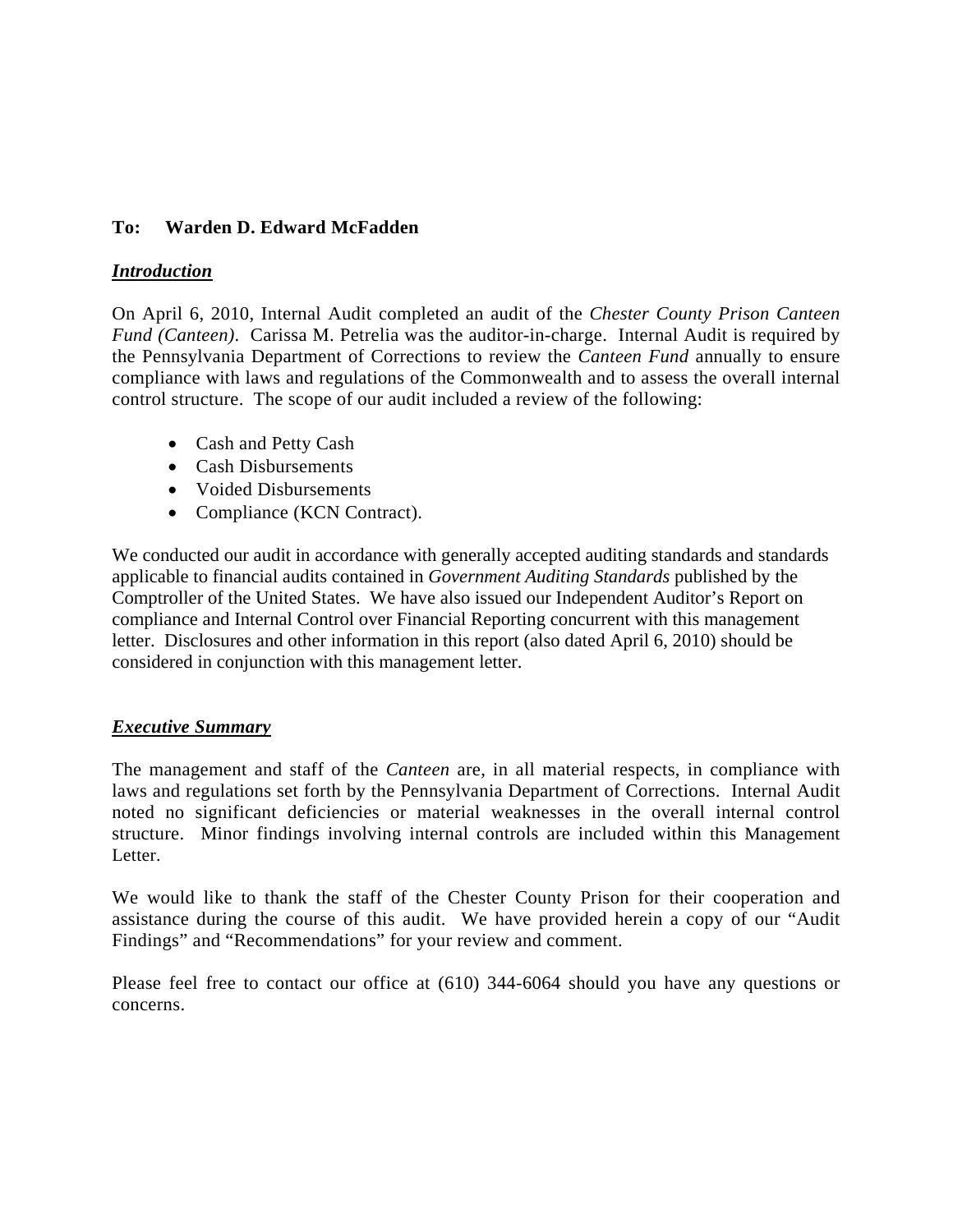#### **COUNTY OF CHESTER**

# **CHESTER COUNTY PRISON CANTEEN FUND**

## **FINDINGS AND RECOMMENDATIONS**

## **FOR THE YEAR ENDED DECEMBER 31, 2009**

## **I. INTERNAL CONTROL FINDINGS AND RECOMMENDATIONS**

#### AUTHORIZATION

#### Finding 1: Cash Disbursements

Internal Audit noted the following:

- In 3 instances, the check request originating in the Finance Department was not approved by Prison personnel.
- In 2 instances, Canteen Fund checks were signed by only 1 authorized signer when 2 signatures are required.

#### **Recommendation**

Internal Audit recommends that prison management ensure that check requests originating in the Finance Department are approved by Prison personnel. Internal Audit also recommends that prison management adhere to the "dual signature" requirement on the Canteen Fund bank account.

#### *Auditee Response*

*Prison management concurs with the findings and recommendations.*